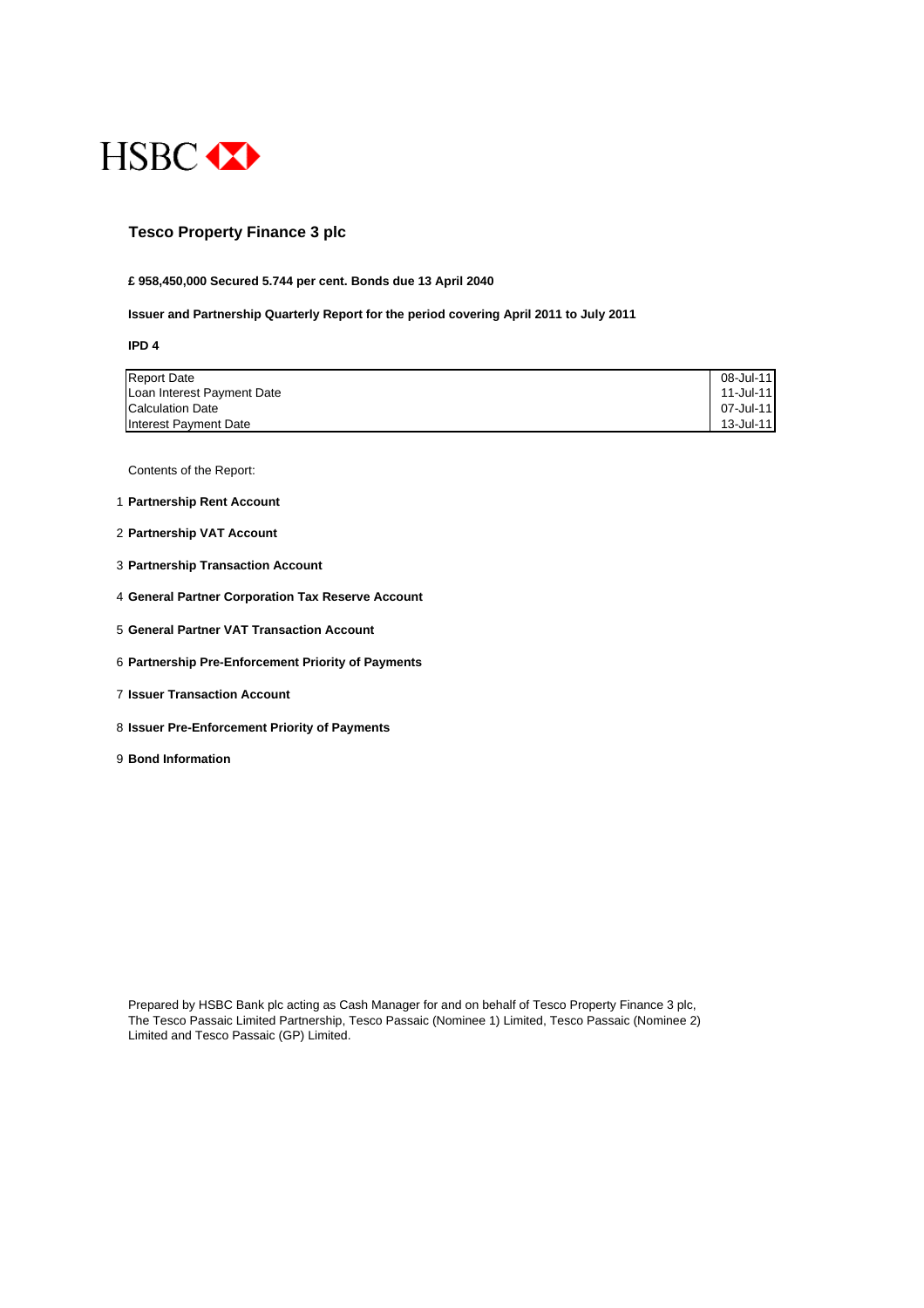#### **1. Partnership Rent Account 70295444**

|             | Opening Balance                    | $0.03$ Cr        |       |
|-------------|------------------------------------|------------------|-------|
| <b>DATE</b> | <b>ENTRY DETAILS</b>               | AMOUNT (£)       | CR/DR |
| 07-Jul-10   | Initial Deposit on Closing Date    | 5,000.00 Cr      |       |
| 22-Jun-11   | Rent                               | 12,792,761.50 Cr |       |
| 11-Jul-11   | To Partnership Transaction Account | 12,792,761.50 Dr |       |
|             | <b>Closing Balance</b>             | 5,000.03 Cr      |       |

## **2. Partnership VAT Account 70295460**

|                                     | Opening Balance                                         | 2,436,716.00 Cr                                    |       |
|-------------------------------------|---------------------------------------------------------|----------------------------------------------------|-------|
| <b>DATE</b>                         | <b>ENTRY DETAILS</b>                                    | AMOUNT (£)                                         | CR/DR |
| 26-Apr-11<br>26-Apr-11<br>22-Jun-11 | VAT Funding<br><b>VAT Payment</b><br><b>VAT Payment</b> | 2,445,992.90 Dr<br>12,162.06 Cr<br>2,558,552.30 Cr |       |
|                                     | <b>Closing Balance</b>                                  | 2,561,437.46 Cr                                    |       |

## **3. Partnership Transaction Account 70295452**

|               | Opening Balance           | 406.308.50 Cr    |       |
|---------------|---------------------------|------------------|-------|
| <b>DATE</b>   | <b>ENTRY DETAILS</b>      | AMOUNT (£)       | CR/DR |
|               |                           |                  |       |
| 06-Jul-11     | Credit Interest           | 1,492.35 Cr      |       |
| $11 -$ Jul-11 | <b>Transfer from Rent</b> | 12,792,761.50 Cr |       |
| 11-Jul-11     | <b>Trustee Fee</b>        | 1,500.00 Dr      |       |
| 11-Jul-11     | <b>Ongoing Fee</b>        | 32,431.05 Dr     |       |
| 11-Jul-11     | <b>Expenses</b>           | 27,640.33 Dr     |       |
| $11 -$ Jul-11 | Partnership Swap payment  | 1,911,619.16 Cr  |       |
| 11-Jul-11     | <b>Partnership Debt</b>   | 14,456,591.90 Dr |       |
| 11-Jul-11     | Transfer to General       | $0.00$ Dr        |       |
| 11-Jul-11     | April 2011 adjustement    | 8,169.72 Dr      |       |
|               |                           |                  |       |
|               | <b>Closing Balance</b>    | 585,848.51 Cr    |       |
|               |                           |                  |       |

## **4. General Partner Corporation Tax Reserve Account 70295487**

|             | Opening Balance        | $0.00$ Cr  |       |
|-------------|------------------------|------------|-------|
| <b>DATE</b> | <b>ENTRY DETAILS</b>   | AMOUNT (£) | CR/DR |
|             |                        |            |       |
|             | <b>Closing Balance</b> | $0.00$ Cr  |       |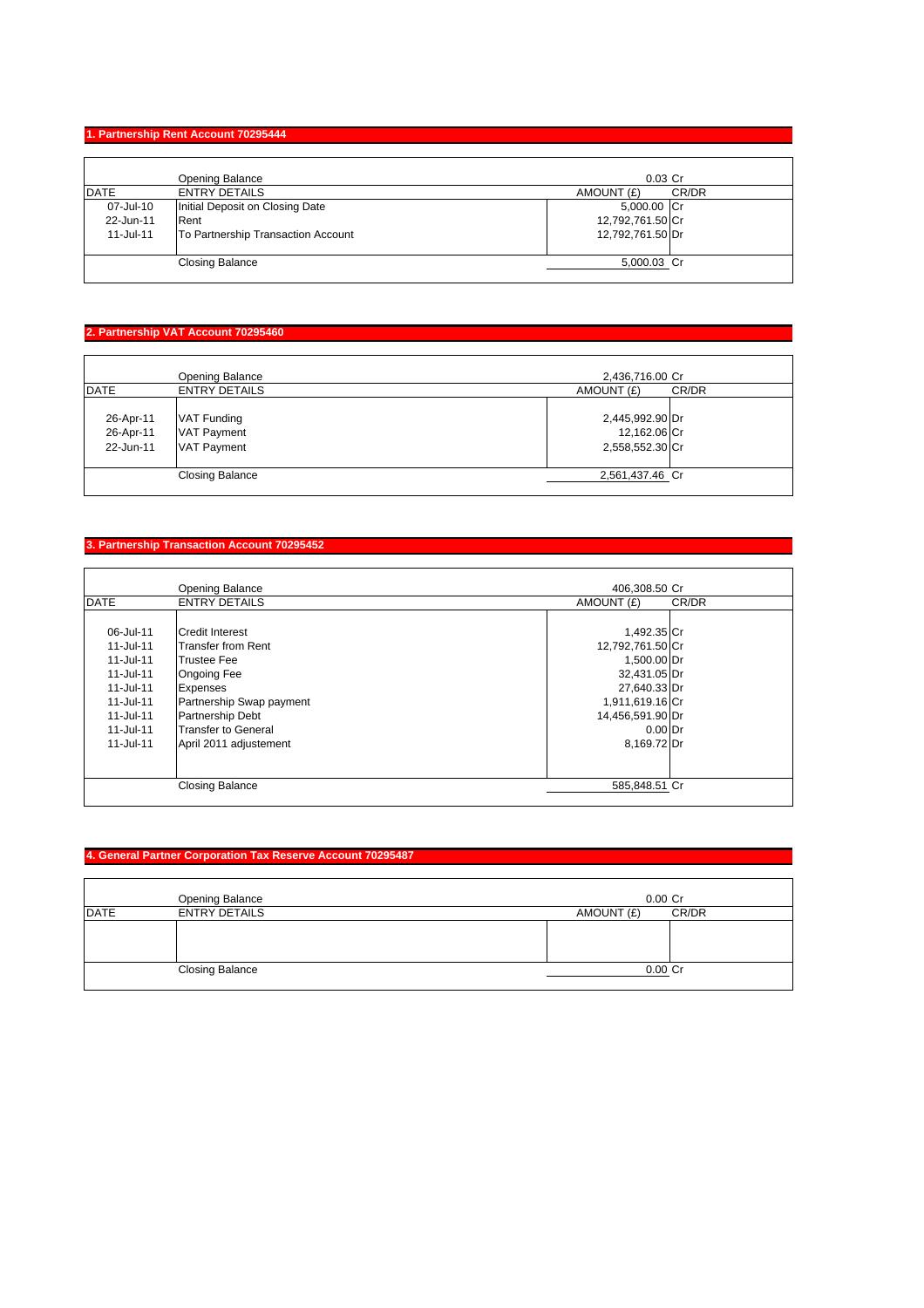#### **5. General Partner VAT Transaction Account 70298993**

|                        | Opening Balance                      | 12,162.06 Cr                 |
|------------------------|--------------------------------------|------------------------------|
| <b>DATE</b>            | <b>ENTRY DETAILS</b>                 | AMOUNT (£)<br>CR/DR          |
| 26-Apr-11<br>15-Jun-11 | TO 70295460<br><b>HMRC VAT Repay</b> | 12,162.06 Dr<br>66,600.00 Cr |
|                        | <b>Closing Balance</b>               | 66,600.00 Cr                 |

## **Expense Reserve Ledger - Max GBP 500,000.00**

Date<br>11-Jul-11

435,143.23 Cr

Balance 435,143.23

## **6. Partnership Pre-Enforcement Priority of Payments**

|           |                                                                           | <b>Funds Paid Out of</b> | <b>Funds Received into</b> |
|-----------|---------------------------------------------------------------------------|--------------------------|----------------------------|
| Date      |                                                                           | account(E)               | account(E)                 |
| 11-Jul-11 |                                                                           |                          |                            |
|           | <b>Partnership Available Funds</b>                                        |                          |                            |
|           |                                                                           |                          |                            |
|           | a Rental Income                                                           |                          | 12,792,761.50              |
|           | b Funds from Issuer under Partnership Swaps                               |                          | 14,456,632.00              |
|           | c From Partnership VAT Account                                            |                          |                            |
|           | d From Partnership Disposal Proceeds Account                              |                          |                            |
|           | e From Partnership Insurance Proceeds Account                             |                          |                            |
|           | f Interest received by the Partnership Accounts and Rent Account          |                          | 1,492.35                   |
|           | g Eligible Investment Earnings by Partnership                             |                          |                            |
|           | h Advance under Committed Subordinated Loan Agreement                     |                          |                            |
|           | i Net proceeds of a CPO Disposal or a Mortgage Property                   |                          |                            |
|           | Net proceeds of a disposal of a Mortgage Property                         |                          |                            |
|           | k Any other sums standing to the credit of the Partnership Transaction Ac |                          | 406,308.50                 |
|           | <b>Partnership Pre-Enforcement Priority of Payments</b>                   |                          |                            |
|           |                                                                           |                          |                            |
|           | a Partnership Security Trustee Fees                                       | 1,500.00                 |                            |
|           | b Issuer Security Trustee Fee, Bond Trustee, operating expenses of the    | 24,338.05                |                            |
|           | Issuer (Ongoing Partnership Facility Fee)                                 |                          |                            |
|           | c Partnership Operating Expenses excluding GP UK Tax                      | 7,863.56                 |                            |
|           | d Partnership Operator Fee                                                | 4,500.00                 |                            |
|           | d Property Advisor Fee (Annual 25 K Jan)                                  |                          |                            |
|           | d Nominees Corporate Services Provider Fee                                | 4,500.00                 |                            |
|           | d Nominees Holdco Corporate Services Provider Fee                         | 6,276.77                 |                            |
|           | d PL Propco Corporate Services Provider Fees                              | 4,500.00                 |                            |
|           | d Nominees Side Letter payments                                           |                          |                            |
|           | d Nominees Holdco Side Letter payments                                    |                          |                            |
|           | d Account Bank Fee                                                        |                          |                            |
|           | d Cash Manager Fee                                                        |                          |                            |
|           | Issuer Account Bank, PPA CM, CSP Fee (Ongoing Partnership Facility        |                          |                            |
|           | d Fee)                                                                    | 7,343.00                 |                            |
|           | d Headlease payment                                                       |                          |                            |
|           | e Partnership Expenses Ledger payment (max £6,250)                        | 6,250.00                 |                            |
|           | f Partnership Debt Interest                                               | 13,743,288.90            |                            |
|           | f Partnership Swap payment                                                | 12,545,012.84            |                            |
|           | g Partnership Debt Principal                                              | 713,303.00               |                            |
|           | <b>Issuer Partnership Swap Termination Amount (Ongoing Partnership</b>    |                          |                            |
|           | h Facility Fee)                                                           | 750.00                   |                            |
|           | i Partnership Swap Termination Amount                                     |                          |                            |
|           | j Property Pool Manager Fee                                               | 158,875.00               |                            |
|           | k Partnership Expenses Ledger payment                                     | 428,893.23               |                            |
|           | <b>Alteration Adjustment Rent</b>                                         |                          |                            |
|           | m Committed Subordinated Loan payment                                     |                          |                            |
|           | n Partnership Distribution Account                                        |                          |                            |
|           | Totals                                                                    | 27,657,194.35            | 27,657,194.35              |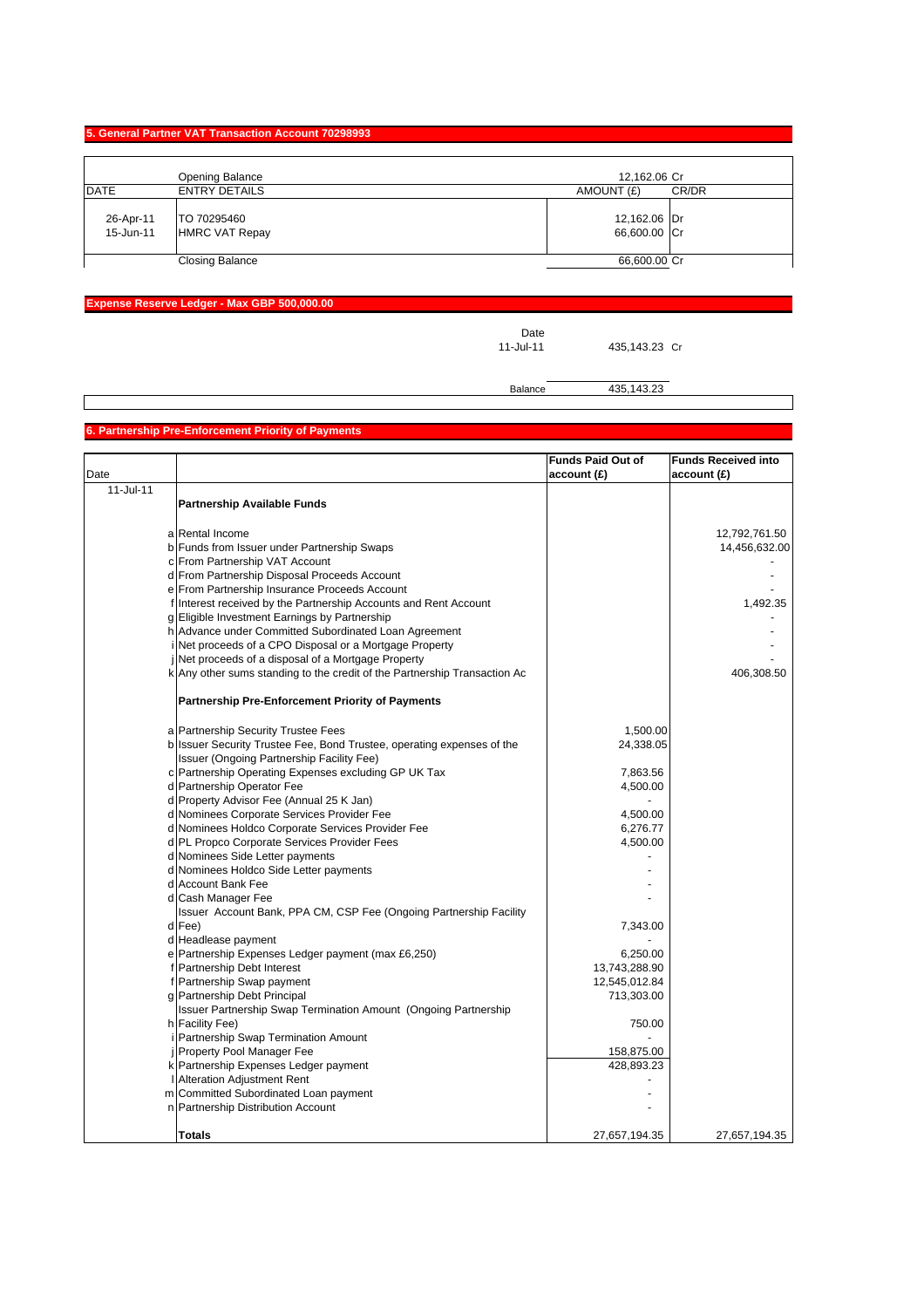## **7. Issuer Transaction Account 70295495**

|             | Opening Balance            | 11,763.90 Cr     |       |
|-------------|----------------------------|------------------|-------|
| <b>DATE</b> | <b>ENTRY DETAILS</b>       | AMOUNT (£)       | CR/DR |
|             |                            |                  |       |
| 04-Jul-11   | <b>HMRC Cheque Refund</b>  | 1.49 Cr          |       |
| 06-Jul-11   | <b>Credit interest</b>     | 113.22 Cr        |       |
| 13-Jul-11   | <b>Issuer Profit</b>       | 750.00 Cr        |       |
| 13-Jul-11   | <b>Swaps Receipts</b>      | 1,911,619.16 Cr  |       |
| 13-Jul-11   | Partnership Debt           | 14,456,591.90 Cr |       |
| 13-Jul-11   | <b>Swap Pays</b>           | 1,911,619.16 Dr  |       |
| 13-Jul-11   | <b>Ongoing Fee</b>         | 32,431.05 Cr     |       |
| 13-Jul-11   | <b>HSBC</b> Fee            | 10,043.00 Dr     |       |
| 13-Jul-11   | Moodys Fee (EUR 24,000.00) | 21,638.05 Dr     |       |
| 13-Jul-11   | <b>Issuer Fees</b>         | $0.00$ Dr        |       |
| 13-Jul-11   | <b>Notes</b>               | 14,456,591.91 Dr |       |
|             |                            |                  |       |
|             | <b>Closing Balance</b>     | 13,378.61 Cr     |       |

# **8. Issuer Pre-Enforcement Priority of Payments**

| Date      |                                                                              | <b>Funds Paid Out of</b><br>account(E) | <b>Funds Received into</b><br>account(E) |
|-----------|------------------------------------------------------------------------------|----------------------------------------|------------------------------------------|
| 13-Jul-11 |                                                                              |                                        |                                          |
|           | <b>Issuer Available Funds</b>                                                |                                        |                                          |
|           | a Funds due to Issuer under Partnership Swap Agreement                       |                                        | 12,545,012.84                            |
|           | b Amounts due to Issuer in respect of Partnership Loan                       |                                        | 14,489,022.95                            |
|           | c Any amount due to Issuer under Issuer Swap Agreement                       |                                        | 14,456,632.00                            |
|           | d Interest Received by Issuer on Transaction Account                         |                                        | 113.23                                   |
|           | e Eigible Investment Earnings                                                |                                        |                                          |
|           | <b>Issuer Pre-Enforcement Priority of Payments</b>                           |                                        |                                          |
|           | a Bond Trustee Fee                                                           | 1,200.00                               |                                          |
|           | a Issuer Security Trustee Fee                                                | 1,500.00                               |                                          |
|           | b Issuer Operating Expenses                                                  | 21,638.05                              |                                          |
|           | c Issuer/Issuer Holdco Corporate Services Provider Fee                       |                                        |                                          |
|           | c Paying Agent Fee                                                           | 500.00                                 |                                          |
|           | c Account Bank Fee                                                           | 750.00                                 |                                          |
|           | c Cash Manager Fee                                                           | 6,093.00                               |                                          |
|           | d Bond Interest                                                              | 13,743,288.91                          |                                          |
|           | d Bond Principal                                                             | 713,303.00                             |                                          |
|           | d Issuer Swap Provider                                                       | 12,545,012.84                          |                                          |
|           | d Partnership Swap payment                                                   | 14,456,632.00                          |                                          |
|           | e Issuer Profit                                                              | 750.00                                 |                                          |
|           | f Swap Subordinated Amounts                                                  |                                        |                                          |
|           | g Issuer Partnership Swap Termination Amount<br>h Issuer Transaction Account |                                        |                                          |
|           |                                                                              | 113.22                                 |                                          |
|           | <b>Totals</b>                                                                | 41,490,781.02                          | 41,490,781.02                            |